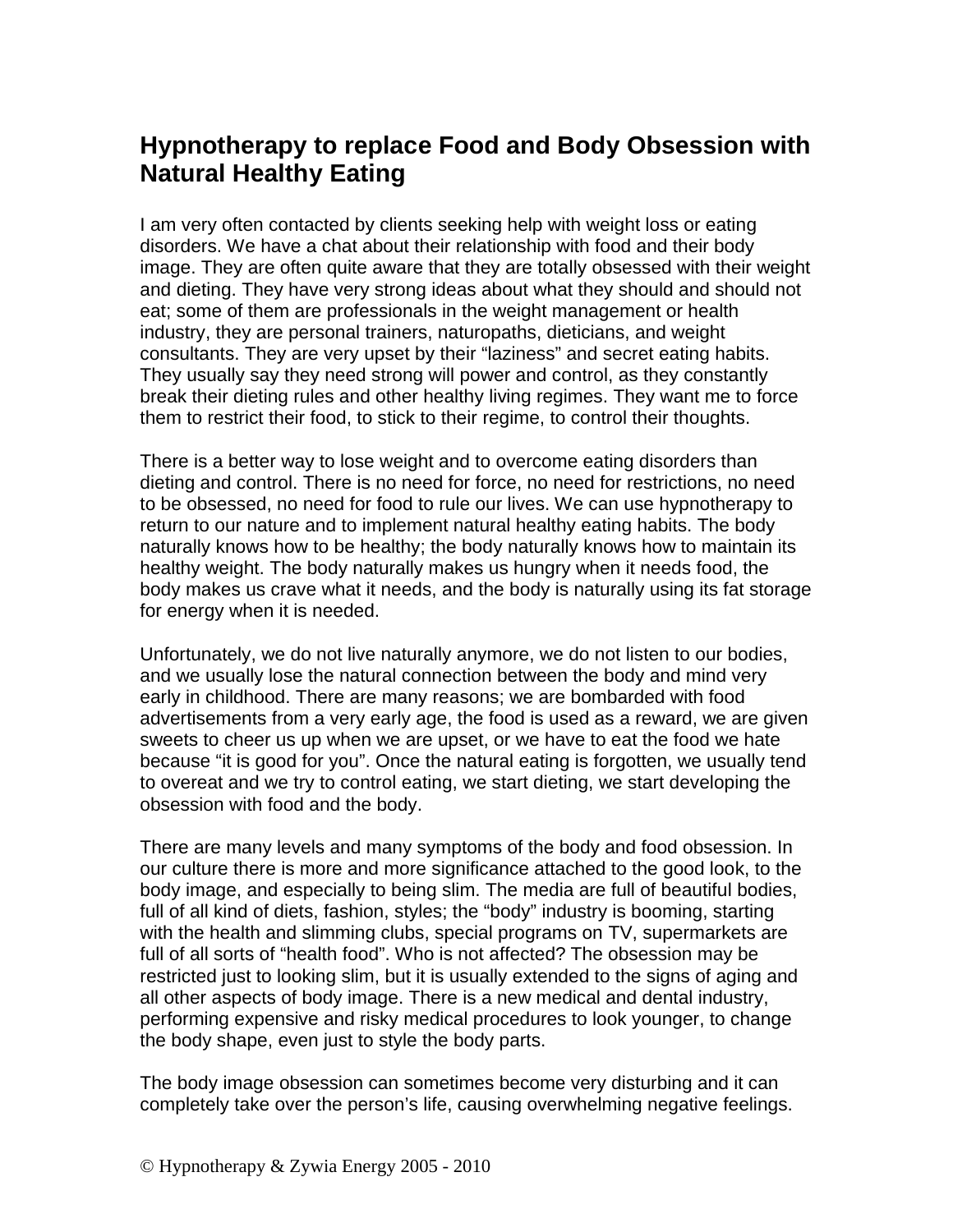The obsession of being slim is very often associated with food obsession and eating disorders. The symptoms consist of constantly thinking about your body, judging yourself or others (and feeling being judged) by the look and especially by weight, feeling guilty about your look, avoiding social situations, covering your body, depression, constant checking of your weight, constant checking the amount of fat on your body, comparing yourself with others all the time. Very often the obsession leads to the distorted self image; it is like looking at yourself in a bent mirror in the amusement park. It is very common for young, beautiful girls to focus on one aspect of their body and to see themselves as ugly. In extreme cases the person can be dangerously underweight, but still seeing herself as fat.

Food obsession usually forms together with the obsession about the body image and weight. Children are exposed to this food obsession from a very young age; there is always somebody in the family dieting and commenting on what they should not be eating. There is a lot of food around and children may tend sometimes to eat more than they need. They might put on weight and in our weight obsessed world it will be noticed straight away, they can hear comments, they may be called names. They may start dieting; parents may start restricting food as they want their children to be slim and happy. The vicious circle starts. Restrictions and dieting make us think more about food, we try different diets, we make ourselves starve and then we lose the will power and we overeat. The world around is full of confusing information, there is such abundance of food, every label and advertisement trying to promote each item as healthy and delicious, food shows, cook books sold as bestsellers, all those colorful food displays and packaging. And everybody seems to diet and be concerned about healthy eating. Everybody is an expert on "what is good for you". There are scientific researches, sometimes contradictory, there are medical advices, there is also a big complementary health industry focusing on food supplements and detoxifying diets not necessarily founded on research.

We are all a bit over occupied with food. Most of us try to restrict our food and follow diets from time to time, and we may be disappointed when we cannot follow the restrictions for long. But sometimes the food obsession becomes so strong, that it takes over the entire life. There is constant thinking about food, either planning the next meal, or planning some rules and diets. The happiness is connected with food and being able to control the food intake; each breaking of rules brings an enormous guilt and self hate. The stronger the rules and restrictions, the more difficult it is to follow them. Sometimes the result is a yo-yo dieting, when there is a pattern of successful weight loss followed by gaining more weight when the restrictions become too difficult. Sometimes the person follows very strict diet rules during the day with a big food binge in the evening. There are different patterns of overindulging and restrictive diets, and more serious eating disorders may form. The food obsession can become so strong, that the person can show signs of phobia when it comes to specific "bad" food. I have had clients who would shake when talking about chocolate or even bread.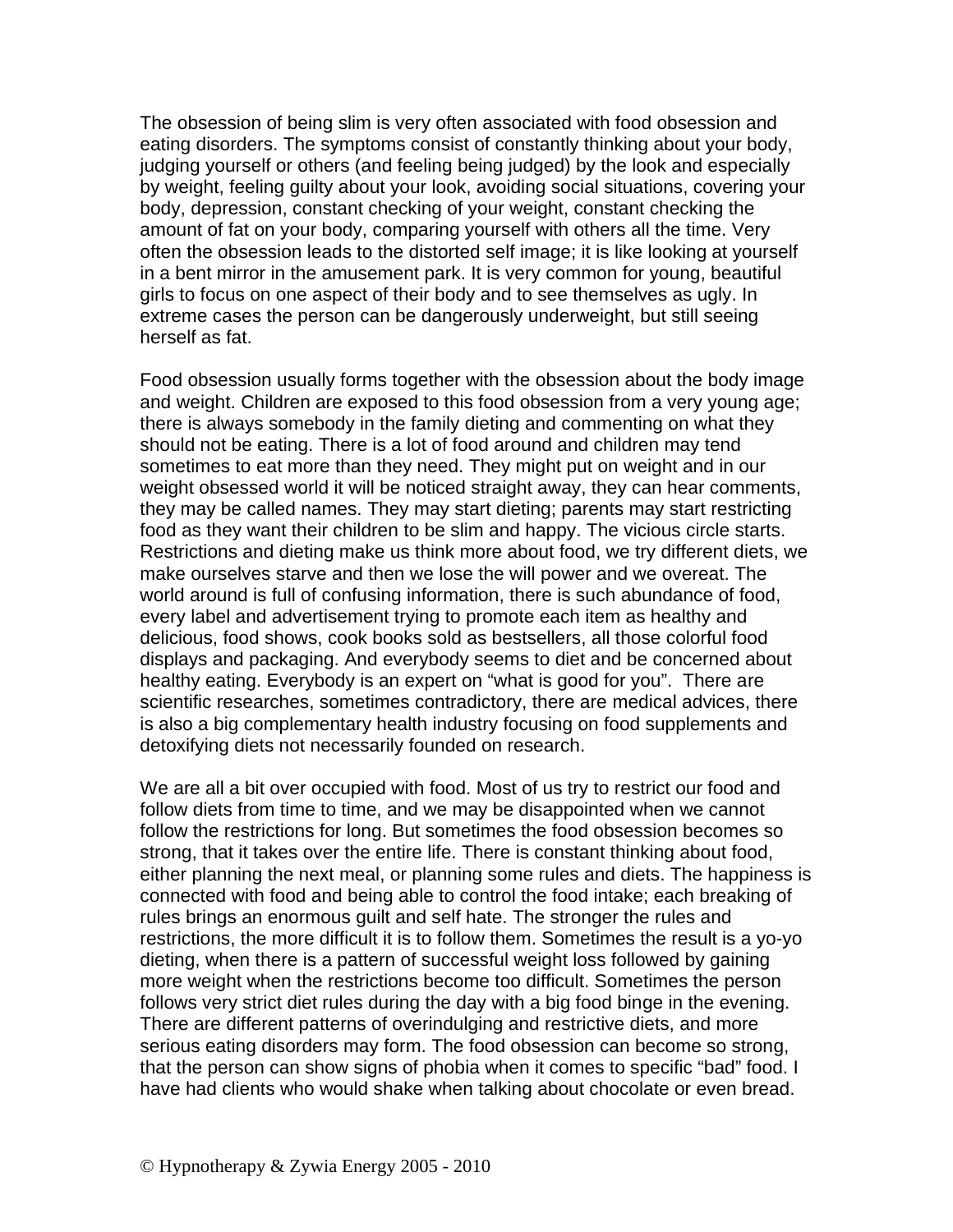Clients can also develop physical reactions to some food, the most common is constipation or upset bowel, also headaches etc. Sometimes they believe they have specific food intolerance, and they are obsessed about these foods and cannot stop eating them at the same time.

There are reasons why some people are only mildly affected by the body and food obsession and for some it becomes a major issue and the source of absolute misery and depression. We all always deal with our lives the best way we can and we find the best solutions we can to cope with various difficult situations. The obsession with body and food and the eating disorder is usually just a copying mechanism. Sometimes there are some traumatic events in our lives and it is easier to have other strong distractions and to think about body and food instead. Sometimes we may feel lonely and abandoned; sometimes there could be some very strong fears or other emotions. The reasons of obsession can be rooted in early childhood, but very often it starts at puberty or is triggered by some events in our adult lives. These feelings and emotions could be too strong and too frightening, we may feel too insecure to deal with them and it is easier to be obsessed with food and body.

The most important part of overcoming the body and food obsession is to remember the very simple truth that it is nobody's fault, and especially not yours. Life is just difficult at the moment and you found the way to cope. However, you can find a better way. The first step is to realize that you are living in the current moment, in the now, not in the past. Whatever the past was, we cannot live in the past, and yet we tend to stay and dwell on the old stories, and see the past through the eyes of our three years old self, and carry with us the old guilt, old regrets, judgments and beliefs. It changes when you start seeing the past as old stories and lessons, so you can leave the old emotions and unhelpful beliefs where they belong, in the past. The next step is to realize that the fears and worries about the future are not real, as you are never in the future, you just imagine it. Once this is done you are ready for the third step, you can learn to deal with the current situation, you can learn to better handle what happens now, and you are ready to build the natural strength and self confidence. You are free to connect with your body and implement the natural healthy eating.

This all can be done by accessing your internal resources during hypnotherapy. Since we can be only in the now, only in the current moment, we already have inside us much more than we can imagine, all the wisdom and necessary solutions are already within us, in our subconscious mind. During hypnotherapy you will be just accessing your internal resources and replacing the faulty solutions and beliefs with the ones which suit you best. There are no limits to what you can achieve, the only limits are the old beliefs from the past, and you can always change them once you realize that they are not true. There are different techniques which we can use in hypnotherapy to assist with those changes, and there are different levels at which the changes can be made. The changes on the body level involve implementing the natural eating and exercise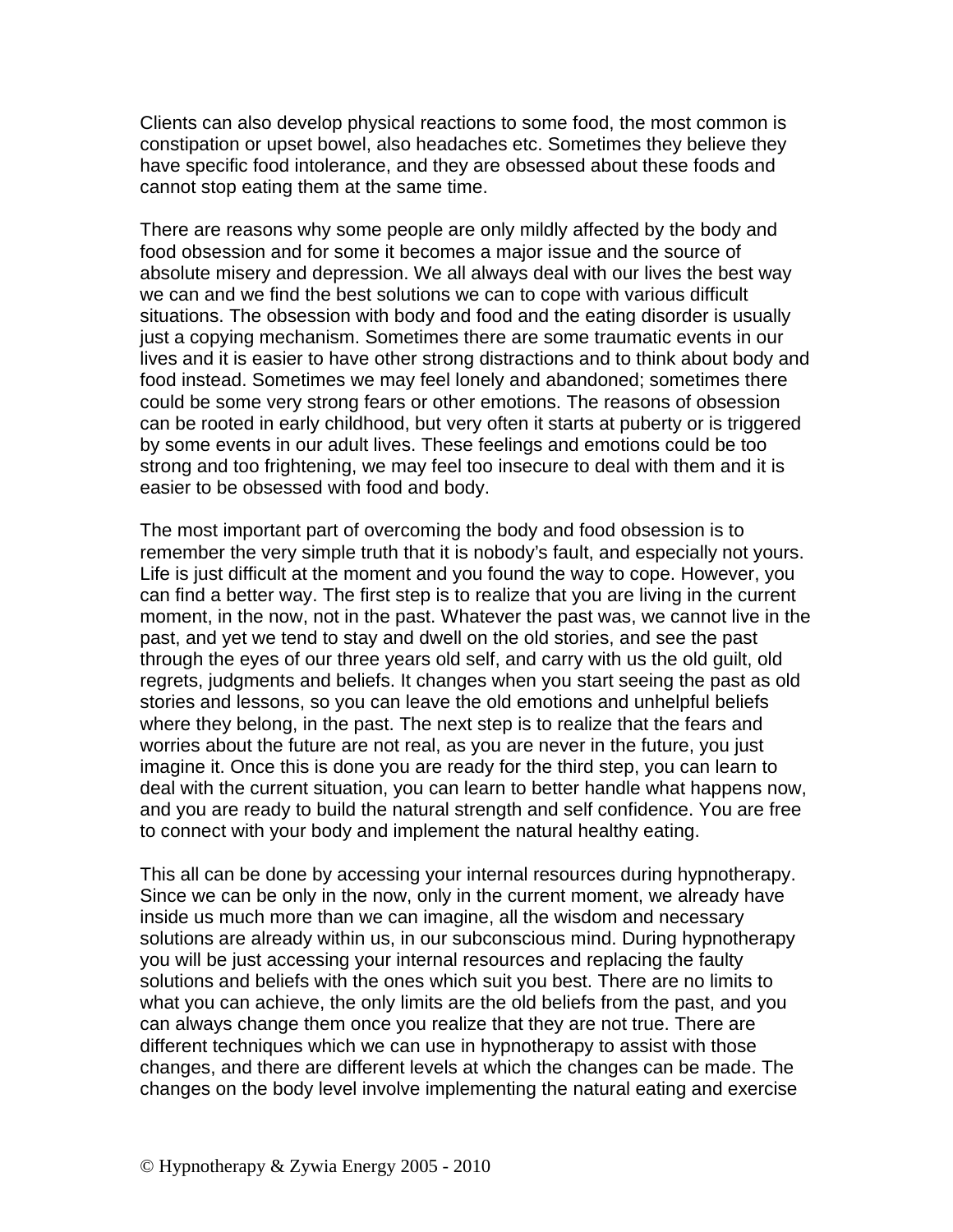habits, there are changes on the thought level, just clearing the mind from the obsessive thoughts and finding other ways to cope with stress and worries. On the emotional level we can learn other ways to deal with emotions, and we can also go to the roots of the difficult emotions and solve them, letting them go completely. We can also access the deepest level, the very source of our being and bring the natural strength coming from the deepest realization of our own roots.

The natural eating habits are very easy to implement in hypnosis. The subconscious mind is the part of the mind which is very closely connected with the body and it steers the body. The body is like a little child; it wants to please us, but it does not know how. When we are stressed or upset, the body feels that there is some treat, some pending disaster, so it stores energy as a fat to protect us. It is enough to connect with our body in hypnosis and ask it to use the body fat as energy. The body happily follows once it understands that we really want it.

There are also two major connections between the body and mind which need to be restored. The first one is the natural hunger. The body knows exactly how much food it needs and it naturally makes us hungry when it needs food. However, we lose this connection early in the childhood and we tend to take other emotions and feelings for hunger. Once the natural connection is restored, we feel physical hunger only when the body needs food. The second connection is about the food choices. The body naturally knows which food and which nutrients it needs. It is natural for our body to make us crave what it needs. When this connection is restored in hypnosis, we crave exactly what the body needs, and the other food becomes boring.

There are also some other changes which need to be done in hypnosis, especially eating very slowly and enjoying the food. Slow eating is essential for the body to realize that it has enough food. It usually takes about twenty minutes for the food to reach all the sensors in the body, so when we eat quickly, we can easily eat twice as much as we need. And when we eat quickly, we just swallow the food without really enjoying it, so even when we are full we feel a bit empty. It is very important to enjoy food, and we can enjoy it more when we eat very slowly and we pay attention to all the senses, especially to aromas and taste. The body notices when it has enough and it produces the joyful satisfaction, so we automatically stop. This is how the body works naturally, so once it is very strongly reinforced in hypnosis, the food obsession dissolves.

The same approach, connecting with the body and applying its natural resourses, could be applied to health issues, especially to solving the health issues connected with food intolerances or allergies. It can be also applied to healthy exercise, as the body is naturally enjoying any suitable form of physical exercise.